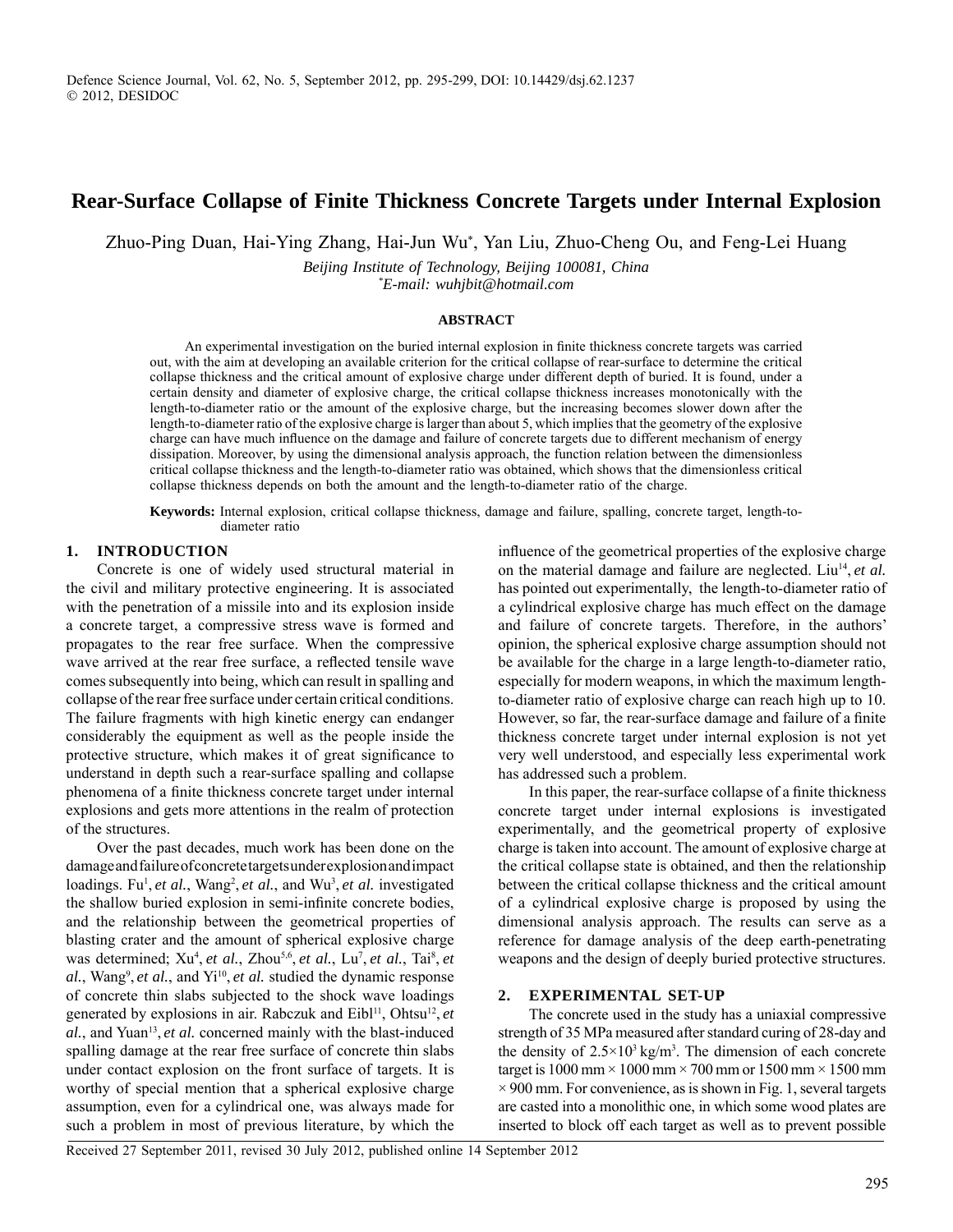

**Figure 1. Concrete targets.**

crack growth across the boundary between two neighbour targets. To avoid the lateral boundary effect, subsidiary concrete layers of 500 mm in thickness are casted around the monolithic target. A pre-drilled charge hole with its diameter less than one thirtieth of the minimum dimension of the target is located at the center of each of the target. Totally, eight kinds of the charge hole in different depth are pre-drilled for eight different depths of burial of 350 mm, 370 mm, 400 mm, 450 mm, 490 mm, 500 mm, 520 mm, and 525 mm, respectively.

The casted cylindrical TNT explosive charge is used in all the experiments, with its diameter  $D = 30$  mm and density  $\rho_e$  = 1.58×10<sup>3</sup> kg/m<sup>3</sup>, respectively. The charge amount is then determined by the length of the explosive charge. An electrical detonator is fixed at one end of the explosive charge, as shown in Fig. 2, and the positive initiation is adopted.



**Figure 2. TNT charge.**

It is easy to understand, for an internal explosion under a certain depth of burial, that the rear scab thickness or the depth of the blasting crater increases with the amount of explosive charge, and hence a critical collapse state can be defined as that when the depth of the blasting crater *R* equals to the residual length of the finite target  $R_c$ , as shown in Fig. 3. On the other hand, the residual length  $R_c$  can also be taken as a critical collapse thickness for an internal explosion with a given depth of burial, and the corresponding amount of explosive charge  $M_c$  can be defined naturally as the critical amount of explosive charge. In the experiments, for a given depth of burial and thus a fixed  $R_c$ , the critical collapse state can be acquired through increasing step-by-step the amount of explosive charge, and the critical amount of explosive charge can thus be determined as that at the critical collapse state. Moreover, the charged predrilled hole is not plugged up for simulating better the internal explosion of the modern weapons.

#### **3. EXPERIMENTAL RESULTS AND ANALYSIS**

Twenty-six concrete targets are used in the experimental study, and twenty-four tests are completed. Experimental data are listed in Table 1, together with the qualitative descriptions of the rear-surface failure of the concrete targets.

A postmortem observation on typical targets of 700 mm in thickness and the critical collapse thickness of 250 mm is presented as shown in Figs. 4(a)-4(d), corresponding to the amount of explosive charge 50 g, 80 g, 100 g, and 110 g. There are no blasting craters in the first two tests, and the depth of the blasting crater for the last two tests is 140 mm, and 310 mm, respectively. In other words, there is  $R_{100} < R_{\rm c} <$  $R_{110}$  (the numerical subscripts denote the amount of explosive charge), and thus  $M_c = 105$  g is taken as the critical amount of explosive charge considered the minimum increment of explosive charge of 10 g in the experiment. The critical collapse states corresponding to eight different depths of burial can be determined, as listed in Table 2.

From the experimental results, the influence of the lengthto-diameter ratio on the rear-surface collapse can be estimated.

> To describe quantitatively the relationship between the critical collapse thickness and the length-to-diameter ratio, the dimensional analysis approach is taken. For such an internal explosion issue, the governing parameters can be divided into two classes that describe explosive charge and concrete, respectively, which are listed in Table 3.

Taken the critical collapse thickness  $R_c$  as the quantity being determined, we have

$$
R_c = f(\rho_e, \gamma, L, D, h; \rho_c, \sigma_t, \sigma_c, E, \mu)
$$
\n(1)

It is easy to verify the parameters  $\rho_e$ , *D* and *E* as



**Figure 3. TNT charge in a concrete target.**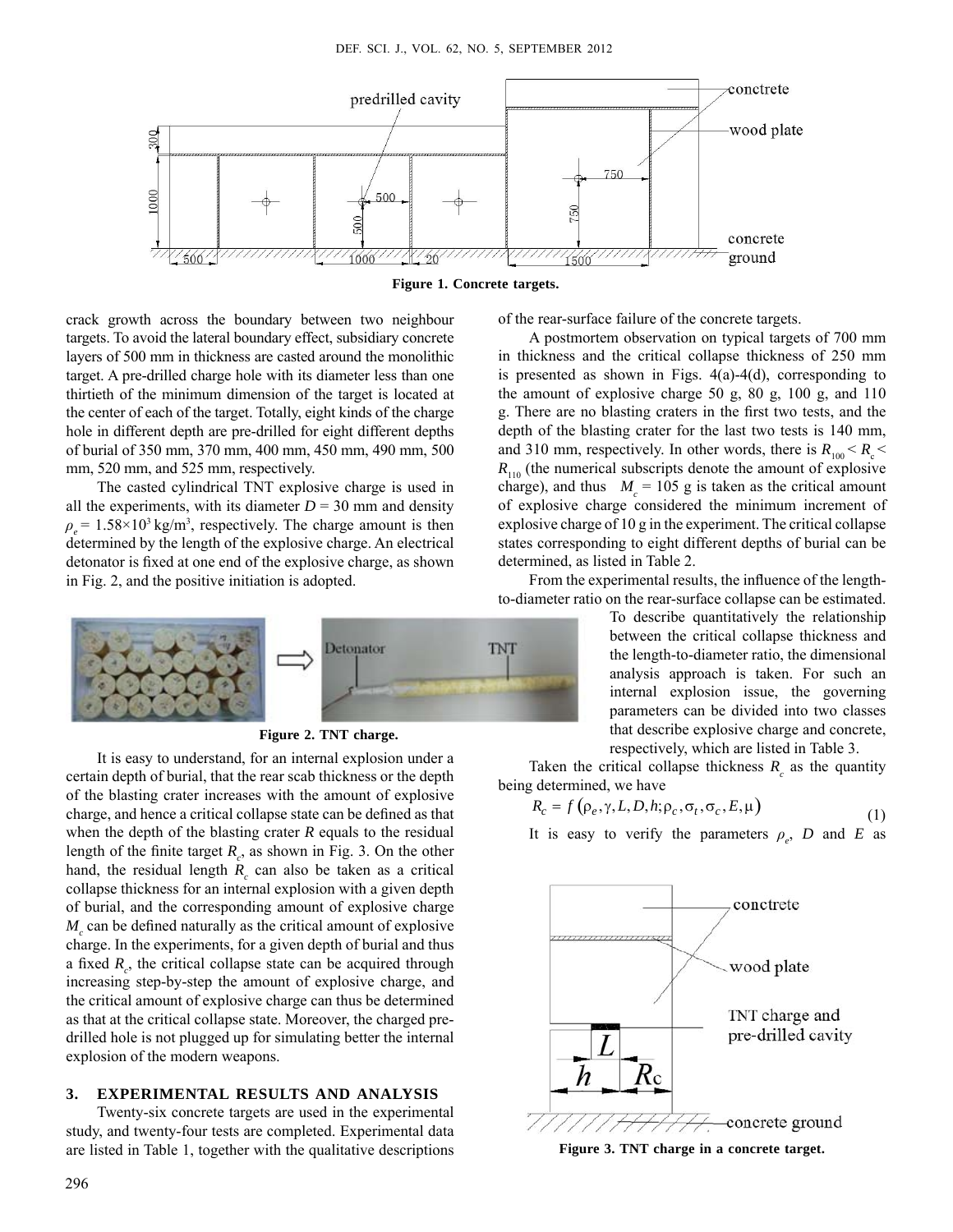| h(mm) | M(g) | L(mm)  | R(mm) | $R_c$ (mm) | <b>Notes</b>        |
|-------|------|--------|-------|------------|---------------------|
| 520   | 30   | 26.70  |       | 180        | No collapse crater  |
|       | 60   | 53.50  | 180   |            | Critical state      |
|       | 80   | 71.50  | 180   |            |                     |
| 490   | 90   | 79.60  | 250   | 210        |                     |
|       | 100  | 88.64  | 230   |            | Collapsed seriously |
| 450   | 50   | 44.62  |       | 250        | No collapse crater  |
|       | 80   | 71.50  |       |            | No collapse crater  |
|       | 100  | 89.18  | 140   |            |                     |
|       | 110  | 97.76  | 310   |            |                     |
| 400   | 120  | 106.68 | 230   | 300        | Collapse crater     |
|       | 130  | 115.20 | 310   |            |                     |
|       | 150  | 133.80 | 320   |            | Collapsed seriously |
| 370   | 100  | 89.40  |       | 330        | No collapse crater  |
|       | 120  | 106.56 |       |            | No collapse crater  |
|       | 140  | 128.80 | 340   |            |                     |
| 350   | 140  | 124.70 |       | 350        | No collapse crater  |
|       | 160  | 142.00 |       |            | No collapse crater  |
|       | 180  | 161.00 |       |            | Collapsed seriously |
| 525   | 190  | 171.00 |       | 375        | No collapse crater  |
|       | 220  | 196.00 | 190   |            | Collapse crater     |
|       | 250  | 223.00 | 370   |            |                     |
| 500   | 250  | 222.00 |       | 400        | No collapse crater  |
|       | 300  | 262.00 | 230   |            | Collapse crater     |
|       | 330  | 292.00 | 470   |            | Collapsed seriously |

**Table 1. Experimental data of concrete targets**

|  |  |  |  |  | Table 2. Experimental data at the critical collapse states |  |
|--|--|--|--|--|------------------------------------------------------------|--|
|--|--|--|--|--|------------------------------------------------------------|--|

| L(mm)<br>$M_{c}(g)$ | $R_{\mu}(mm)$                                      |
|---------------------|----------------------------------------------------|
| 270.73              | 400                                                |
| 227.13              | 375                                                |
| 161.00              | 350                                                |
| 128.80              | 330                                                |
| 115.20              | 300                                                |
| 93.50               | 250                                                |
| 70.80               | 210                                                |
| 53.50               | 180                                                |
|                     | 310<br>255<br>180<br>140<br>130<br>105<br>80<br>60 |

dimensional independent, and according to the Buckingham Π theorem Eqn.(1) can then be transformed into following dimensionless form:

$$
\frac{R_c}{D} = f\left(\gamma, \frac{L}{D}, \frac{h}{D}; \frac{\rho_c}{\rho_e}, \frac{\sigma_t}{E}, \frac{\sigma_c}{E}, \mu\right)
$$
\n(2)

In fact, damage and failure at the rear-surface of concrete targets is almost invariable with the same amount and geometrical properties of explosive charge when the depth of burial of explosive charge is large enough, which is satisfied in all these experiments. Dimensionless parameter *h/D* or the depth of burial of explosive charge *h* could not be taken into



**(a) M = 50 g**



**(b) M = 80 g**



**(c) M = 100 g**



**Figure 4. Postmortem observation on the targets with the depth**  of burial  $h = 450$  mm.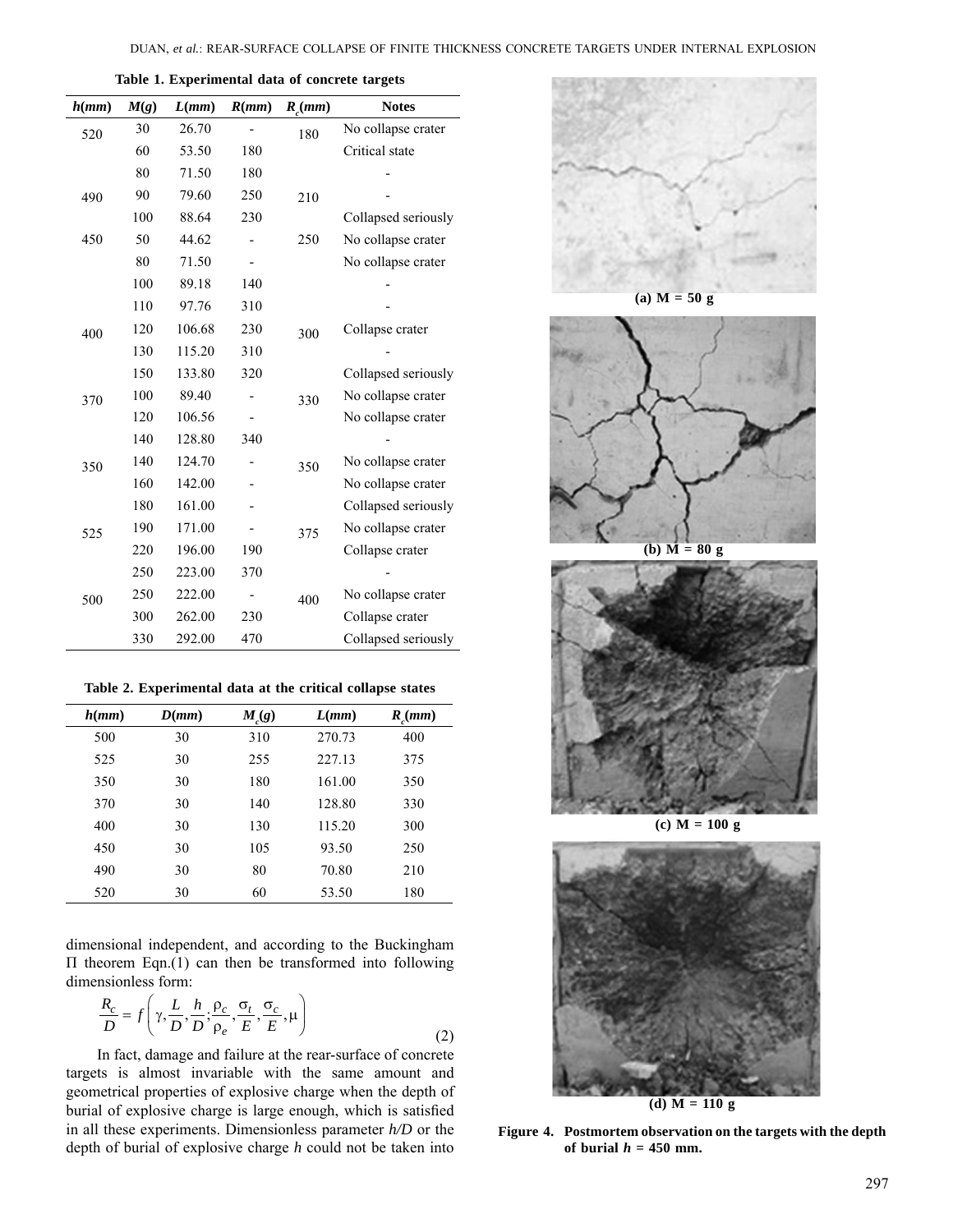|           | <b>Variable</b>                          | <b>Dimension</b>  |
|-----------|------------------------------------------|-------------------|
| Explosive | Density $(\rho_e)$                       | $M/L^3$           |
| charge    | Expansion coefficient $(y)$              | 1                 |
|           | Length $(L)$                             | L                 |
|           | Diameter $(D)$                           | L                 |
|           | Depth of burial $(h)$                    | L                 |
|           | Specific energy $(e)$                    | $L^2/T^2$         |
|           | Detonation velocity $(v)$                | LT                |
| Concrete  | Density $(\rho_{\rho})$                  | $M/L^3$           |
|           | Uniaxial tensile strength $(\sigma)$     | $M/LT^2$          |
|           | Uniaxial compression strength $(\sigma)$ | M/LT <sup>2</sup> |
|           | Elastic modulus $(E)$                    | M/LT <sup>2</sup> |
|           | Poisson's ratio $(\mu)$                  | 1                 |

**Table 3. Governing parameters in the internal explosion of finite concrete targets**

account. Moreover, for a given explosive charge and a target material, all the material parameters as well as corresponding dimensionless parameters are constant. Therefore, Eqn.(2) becomes:

$$
\frac{R_c}{D} = f\left(\frac{L}{D}\right) \tag{3}
$$

Combining with the experimental results presented above, the function  $f$  in Eqn.(3) can be determined by using the cubic polynomial fitting technique, in which the constant is too small and can be neglected. At the same time, for clarity, the fitted curve as well as the experimental results is depicted in Fig. 5, and the maximum relative error defined by the ratio of the absolute value of the difference between the experimental data and the fitted results to the experimental data is 6.0 per cent as shown in Table 4.

$$
\frac{R_c}{D} = 3.993 \frac{L}{D} \left[ 1 - 0.107 \left( \frac{L}{D} \right) + 0.004 \left( \frac{L}{D} \right)^2 \right]
$$
(4)

which is available in the range of  $1.8 \leq L/D \leq 9.0$ . Moreover, it can be seen from Eqn. (4) that the relative critical collapse thickness depends on both the amount and the length-todiameter ratio of explosive charge, because the amount of explosive charge can be determined by the length-to-diameter ratio of explosive charge under certain density and diameter of explosive charge.

It was observed that relative critical collapse thickness was nonlinear and monotonic increasing function with respect to the length-to-diameter ratio of the explosive charge (or the amount of explosive charge for that the amount and the length-to-diameter ratio of explosive charge are interactional in some sense). And increasing tendency turns to be slower down after the length-to-diameter ratio of explosive charge is larger than 5, which implies that, for relatively larger lengthto-diameter ratios, the energy dissipation will exert more and more influence on the relative critical collapse thickness, due to easily release of the explosion gas as well as redistribution of the explosion energy.



**Figure 5. Relationship between** *R***<sup>c</sup> /***D* **and** *L***/***D.*

**Table 4. Comparison of fitting results and experimental data**

|     | $R_c/D$                     |                          |                              |  |
|-----|-----------------------------|--------------------------|------------------------------|--|
| L/D | <b>Experimental</b><br>data | <b>Fitted</b><br>results | <b>Relative error</b><br>(%) |  |
| 9.0 | 13.3                        | 13.0                     | 2.3                          |  |
| 7.6 | 12.5                        | 12.7                     | 1.6                          |  |
| 5.4 | 11.7                        | 11.6                     | 0.9                          |  |
| 4.3 | 11.0                        | 10.5                     | 4.6                          |  |
| 3.8 | 10.0                        | 9.9                      | 1.0                          |  |
| 3.1 | 8.3                         | 8.8                      | 6.0                          |  |
| 2.4 | 7.0                         | 7.3                      | 4.2                          |  |
| 1.8 | 6.0                         | 5.9                      | 1.7                          |  |

## **4. Conclusions**

The critical collapse condition at the rear-surface of finite thickness targets of concrete under internal explosions was investigated experimentally in this paper. Both the critical collapse thicknesses and the critical amounts of explosive charge under eight different depths of burial were obtained. Combining the obtained experimental data with the dimensional analysis approach, the function relation between the critical collapse thickness and the length-to-diameter ratio of the explosive charge (the critical amount of the explosive charge) was obtained. It was found that relative critical collapse thickness was a nonlinear and monotonic increasing function of the length-to-diameter ratio or the amount of explosive charges and the increasing tendency turns to be slower after the length-to-diameter reaches upto 5. Length-to-diameter ratio of explosive charge has considerable effects on the rear-surface failure of concrete targets in finite thickness.

#### **References**

1. Fu, Yuesheng; Zhang, Qingming & Wang, Haijun. Study on formative mechanism of blasting crater in reinforced concrete under internal blast loading. *Key Eng. Mater.*, 2006, 1645-648.